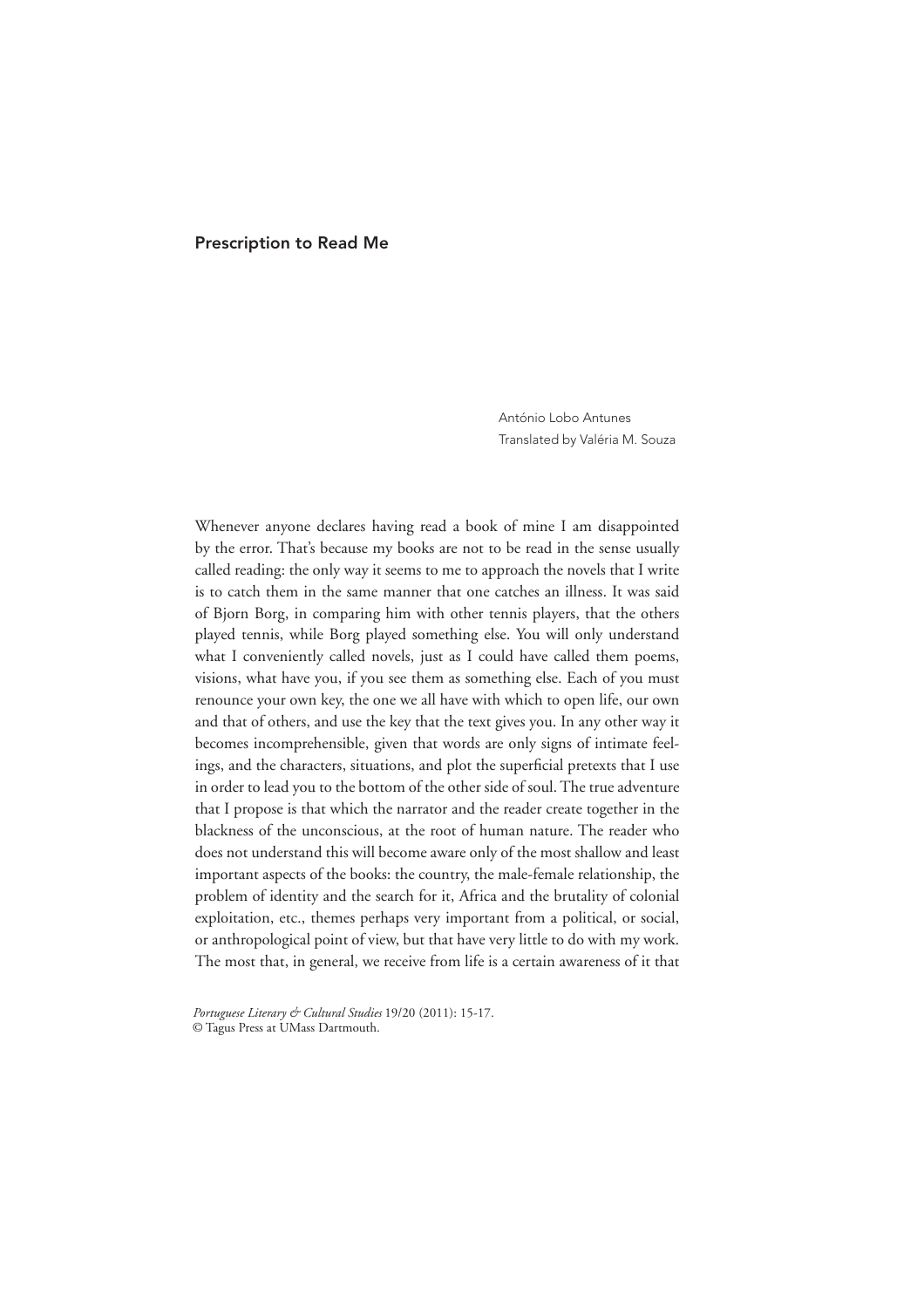arrives too late. Therefore in my works there are no exclusive meanings or definitive conclusions: there are only material symbols of fantastic illusions, the truncated rationality that is ours. You must abandon yourselves to its apparent carelessness, to its suspensions, to the long ellipses, to the shadowy comings and goings of the waves that, little by little, will carry you to an encounter with fatal darkness, indispensable to the rebirth and renovation of the spirit. It is necessary that our trust in common values dissolve page by page, that our deceptive interior cohesion gradually lose the meaning that it does not possess and yet that we gave it, in order that another order be born from that shock, perhaps bitter but inevitable. I would like the novels in bookstores, rather than being placed beside one another, to be kept apart and in a hermetic box, so as not to infect other narratives or unprepared readers: it costs dearly to seek a lie and find a truth. Walk through my pages as in a dream, because it is in that dream, in its clarity and in its shadows that you will go about finding the meanings of the novel, in an intensity that corresponds to your instincts of clarity and to the shadows of your prehistory. And, once the voyage is over and the book is closed, convalesce. I demand that the reader have a voice among the voices of the novel or poem, or vision, or whatever name you feel like giving it in order to be able to have a place among the demons and the angels of the Earth. Any other approach to what I write is a reading, not an initiation to the wilderness where the visitor will have his flesh consumed in solitude and in happiness. It is not complicated if you accept the work as this illness I referred to above: you will see that you return from yourselves loaded with treasures. Some, almost all, of the misunderstandings in relation to what I do derive from the fact that what I write is approached in the way we are taught to approach any narrative. And the surprise comes from the realization that there is no narrative in the usual sense of the term, but only long concentric circles that contract and apparently suffocate us. And they suffocate us apparently so that we can breathe better. Abandon your clothing of civilized creatures, full of restrictions, and allow yourselves to listen to the voice of the body. Notice how the figures that populate what I say are not described and almost do not possess distinctness: because they are yourselves. I said some time ago that the ideal book would be that in which all of the pages were mirrors: they reflect me and they reflect the reader, until neither of us knows which of the two we are. I seek that each one be both and that we return from those mirrors like someone returning from the cavern of what used to be. It is the only salvation that I know and, even if I knew